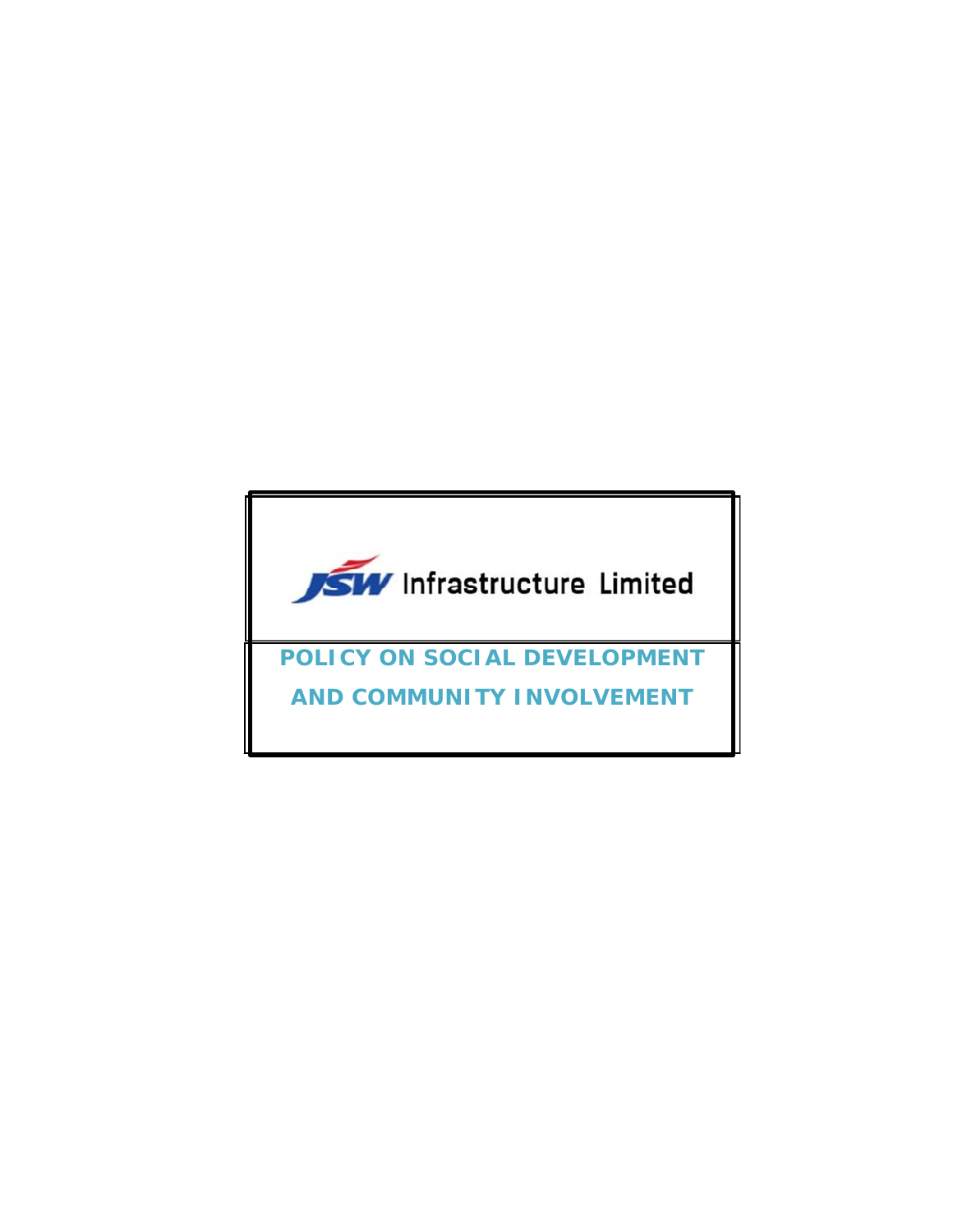# **POLICY ON SOCIAL DEVELOPMENT AND COMMUNITY INVOLVEMENT**

### **PREFACE**

| <b>Title</b>               | <b>Policy on Social Development and</b><br><b>Community Involvement</b> |
|----------------------------|-------------------------------------------------------------------------|
| <b>Version Number</b>      | 1.00                                                                    |
| <b>Effective Date</b>      | 27.10.2021                                                              |
| <b>Authorised by</b>       | <b>Board of Directors</b>                                               |
| <b>Number of Revisions</b> |                                                                         |
| <b>Last Revised Date</b>   |                                                                         |

As part of our efforts to deliver our Sustainability Vision, we at JSW Infrastructure Limited **('JSWIL' or 'the Company')** have established this Policy to demonstrate our commitment to supporting and contributing to social development through enhanced community involvement.

In furtherance of this commitment, the Board of Directors has adopted this 'Social Development and Community Involvement Policy'.

#### Background of the Issue

Social development and community involvement are both integral parts of sustainable development. Social development is generally understood to be the improvement in the quality of life of a population and, through contribution to social development and enhanced community involvement, industrial organisations can help to create employment, deliver investments in wealth and income creation through local economic development initiatives, introduce and expand education and skills development programmes, provide and promote community health services and initiatives, and promote and preserve local culture and arts. Such contributions create the broad community benefits on which long-term sustainable development depends.

### How it Relates to JSWIL

As one of India's leading conglomerates within the steel, energy, cement and infrastructure sectors, the Company recognises that it is stakeholder within wider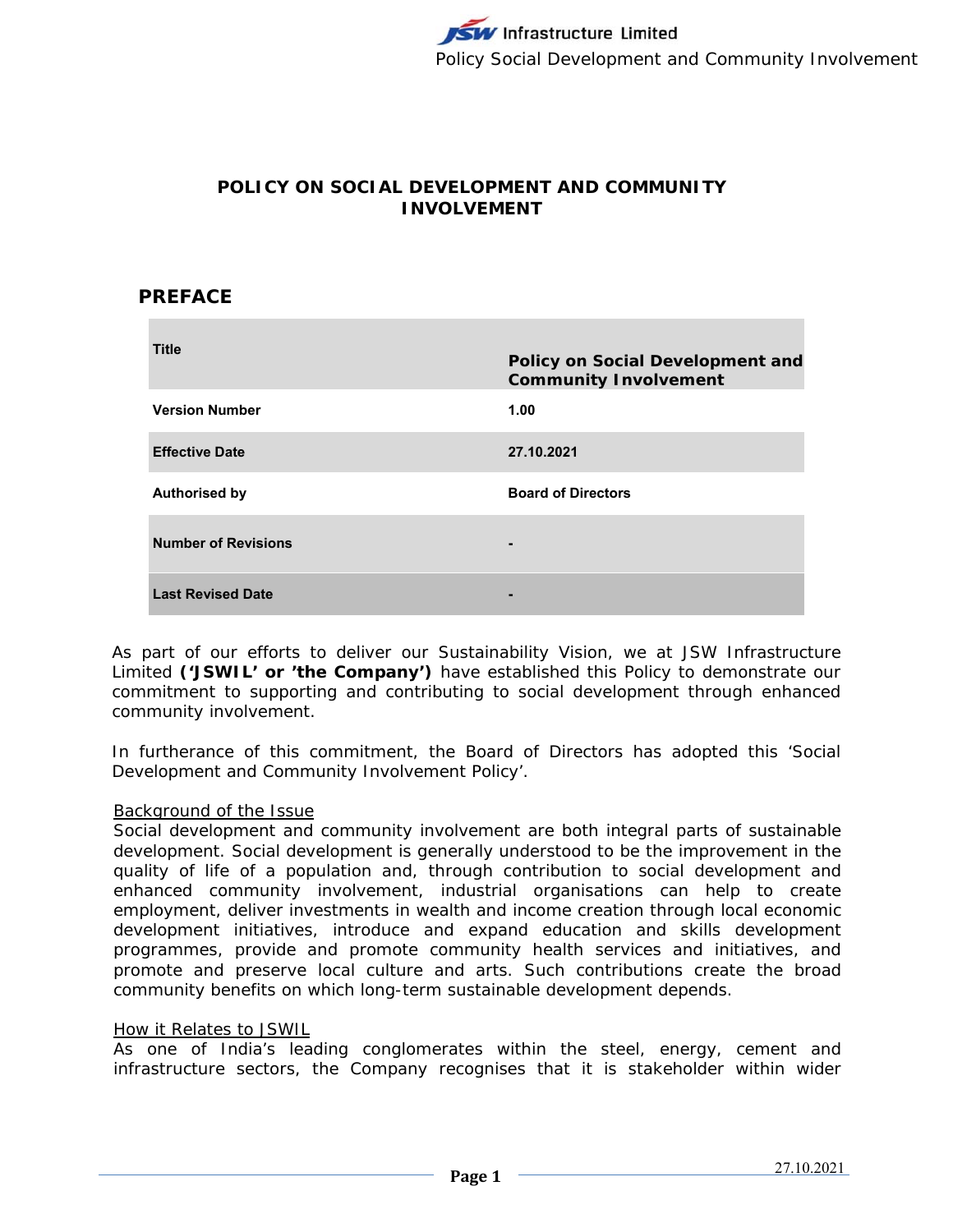communities, sharing common interests with those communities. We fully understand, and wholeheartedly embrace our obligations to enhance the value of our communities through the provision of support, knowledge, resources and expertise.

In pursuance of our stated commitment to support and contribute to social development through enhance community involvement, we have adopted a number of aims towards which we will strive.

These aims are supported by a range of actions and improvements through which those aims are to be achieved.

### **In addition to maintaining all our current social development and community involvement activities, we also aim to gain a full and detailed understanding of the communities of which we are a part, our impacts upon them and how we interact with them.**

To do this we will:

- Undertake an extensive review at all our sites of the nature, extent, impacts and effectiveness of our current community interactions;
- Engage widely with local stakeholders to enhance our understanding of key community needs, matters and concerns, focusing especially on issues relating to women, the socially deprived, vunerable and the marginalised, including:
	- o Consulting representative community groups in determining priorities for social investment and community development activities;
	- o Consulting and accommodating communities, including indigenous people and marginalised sections of the community, on the terms and conditions of development that affect them, including any human rights matters;
- Develop social investment and development programmes for each site, based on our engagement activities and responding to national and local development priorities, potentially including:
	- o Participating in local associations with the objective of contributing to the public good and the development goals of our communities;
	- o Encouraging and supporting employees to be volunteers for community service;
	- o Developing schemes to promote good health and raise awareness about major health threats and their prevention;
	- o Reducing infant and maternal mortality rates;
	- o Developing schemes to support long-lasting and universal access to essential healthcare services and to clean water and sanitation;
	- o Contributing to durable programmes and partnerships that assist community members, especially women and other socially disadvantaged and vulnerable groups, to establish businesses and co-operatives, in improving productivity and promoting entrepreneurship;
	- o Giving preference to local suppliers of products and services and contributing to local supplier development;
	- o Making procurement opportunities more easily accessible to community organisations;
	- o Contributing to the development and sharing of innovative technologies that can help solve social and environmental issues in local communities;
	- o Improving the quality of and access to education, in particular, promoting